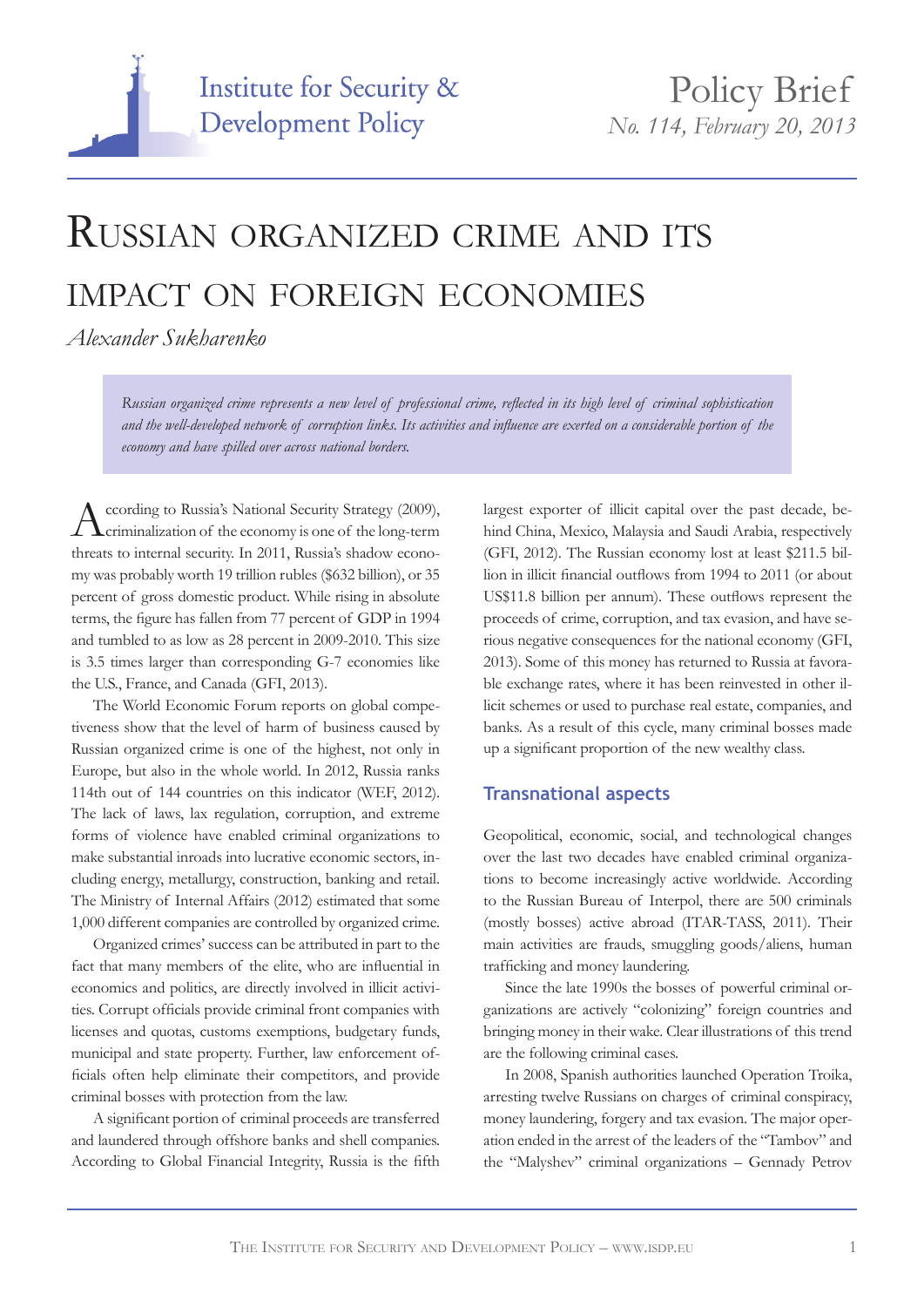

and Alexander Malyshev, as well as the "thief in law" Vitaly Izgilov. According to Spanish investigators, they failed to pay several million euros in taxes. Further, the source of their incomes was unclear, sparking suspicions of money laundering. In the raid, the Spanish authorities seized EUR 200,000 in cash, 23 cars, a yacht, artwork, and froze their bank accounts, which held millions of euros (Shleinov, 2008).

In 2010, the National Court sentenced the "thief in law" Zakhary Kalashov ("Shakro-Molodoy") to 7.5 years in prison and a fine of EUR 20 million for organizing a criminal group and money laundering. In addition, five other CIS citizens were convicted. According to the Court, the criminal proceeds amounted to EUR 7.5 million passing through third countries via real estate companies controlled by members of his gang. In April 2011, the Supreme Court increased his sentence to nine years and his fine to EUR 22.5 million (El Pais, 2011).

Spain is also seeking the extradition from Russia of the other two "thieves in law" – Tariel Oniani ("Taro") and Vladimir Tyurin ("Tyurik") – who are wanted for similar crimes (Vershov, 2012).

In 2013, the Spanish Civil Guard arrested four people, including Andrei Petrov, suspected of tax fraud, forgery and laundering over EUR 56 million (\$75 million) from the "Solntsevskaya" and "Solomonskaya" criminal organizations through various businesses in Catalonia, including restaurants, stores, gas stations and real estate. This network was linked to Semion Mogilevich, one of the FBI's ten most wanted fugitives, and had companies in the Seychelles, Cyprus, Andorra, Slovakia and the British Virgin Islands. Petrov also allegedly had corrupt relations with the local authorities who received regular bribes of tens of thousands of euros (El Pais, 2013).

Spain is not alone in its efforts. In 2009, the Stuttgart Court (Germany) sentenced for money laundering a leader of the "Izmailovo" criminal organization, Alexander Afanas'ev, and two of his accomplices to 5.5, 4.5 and 2.5 years in prison. According to the Court, they created a fictitious company in order to secure bank accounts and purchase 50 plots of land. In June 2010, Afanas'ev was deported to Russia (Vershov, 2010).

While European investigators have pursued cases against Russian criminals, a lack of coordination between European and Russian law enforcements has inhibited success. The Russian Bureau of Interpol has received a significant amount of information about the possible involvement of Russian nationals in money laundering through personal and corporate bank accounts and purchasing real estate and stocks. However, in most cases, the investigative bodies do not exercise any operational or procedural verification of this information. As a result, sources of income involved in cross-border wire transfers are rarely located, and confiscation fails. Hence, Russian criminals succeed largely due to lack of coordination between law enforcement and regulatory agencies (MIA regional departments and Rosfinmonitoring offices).

In 2011, U.S. President Barack Obama identified Russian/ Eurasian criminal organization, the Brothers Circle, as significant transnational criminal organization (TCO) in the Annex to Executive Order 13581 (Blocking Property of TCO) on July 24. Over the past year, the U.S. Treasury Department has designated five Russian "thieves in law", associated with the Brothers' Circle. This action freezes any assets the designees may have within the jurisdiction of the United States and prohibits any transactions with them by American citizens. These efforts protect the U.S. financial system from money laundering, and exposes and disrupts the actions of individuals who are supporting or acting for or on behalf of the Brothers' Circle (Treasury, 2012).

### **Conclusion**

Combating organized crime is a complex, difficult, and arduous task. Major criminal bosses are often buffered from any connections with specific criminal acts. They use corruption and violence both to protect their interests and themselves. In general, the characteristics of organized crime that make it difficult to combat domestically are compounded as it moves abroad. As the criminals move across national borders, the opportunities for criminal involvement multiply, and the entities and mechanisms that ensure enforcement and control become less centralized.

Given the high degree of public danger due to organized crime, it seems necessary to improve the effectiveness of financial sector supervision regarding anti-money laundering compliance and international legal framework for cooperation (including the timing of execution of requests, extradition, and confiscation of criminal proceeds). There is also a need to intensify the fight against corrupt senior officials, who often support criminal organizations.